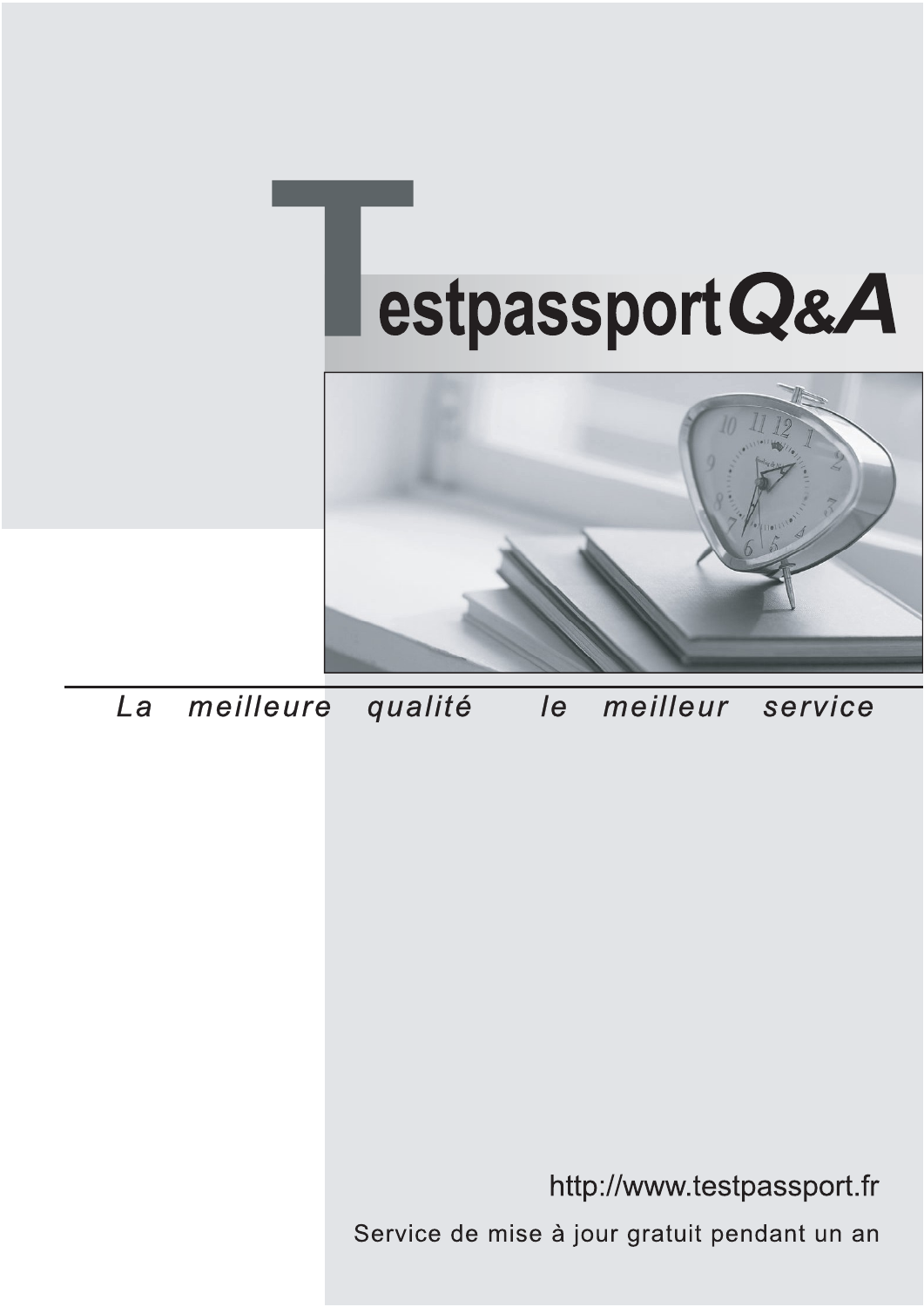## **Exam** : **000-324**

### **Title** : IBM eserver zseries IBM eserver zseries technical.version 1

# **Version** : DEMO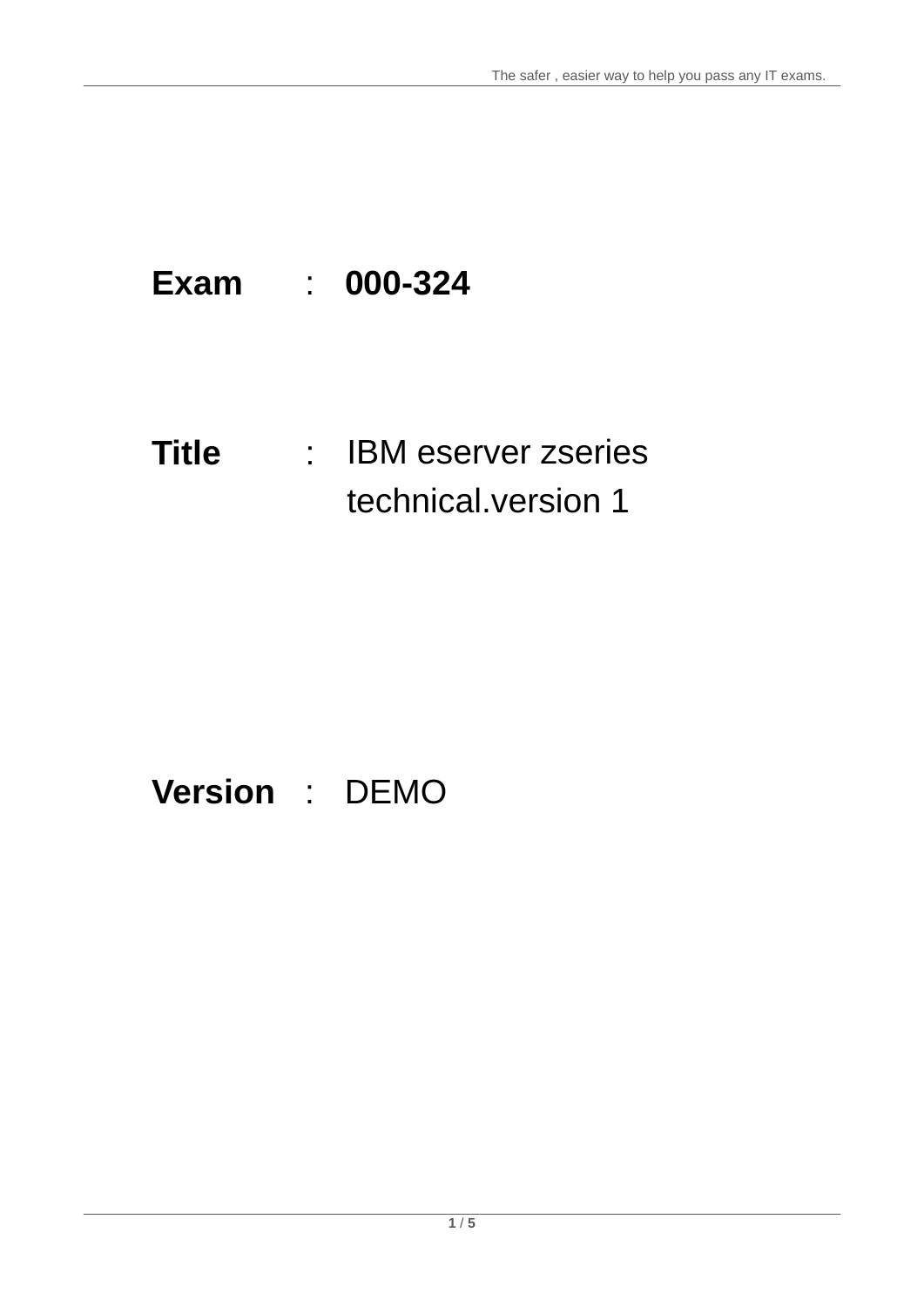#### **1.A customer needs 12 additional FICON channels on a 2084. Six channels are LX, and six are SX. The required FICON is Express2. How many FICON Express feature codes will be required to meet this requirement?**

A.3, where each FICON Express2 feature code has four FICON channels

B.4, two feature codes for LX FICON and two feature codes for SX FICON

C.6, three per FICON channel type

D.6, where each FICON Express 2 feature code has two FICON channels

#### **Correct:B**

#### **2.z/OS.e runs on which of the following machines?**

A.MP3000

B.z900 and z990

C.z800 and z890

D.All zSeries architecture machines

#### **Correct:C**

#### **3.Which of the following is NOT a Server-to-Server communication method between two physical machines?**

A.InterSystem Channels (ISC)

B.HiperSockets

C.Integrated Cluster Bus (ICB) channels

D.Channel-to-channel (CTC or FCTC) connections

#### **Correct:B**

#### **4.Which of the following software products does NOT have an offering to run under Linux?**

A.Oracle B.WebSphere C.IMS DB D.DB2 UDB

### **Correct:C**

#### **5.Which of the following I/O Channel Subsystem components would improve the efficiency of TCP/IP?**

A.Dynamic Channel Path Management

B.Channel Subsystem Priority Queuing

C.SAPs and EMIF

D.Queued Direct Input/Output

#### **Correct:D**

#### **6.All of the following apply to z/OS WLM EXCEPT:**

A.It provides programming interfaces that can allow customers to set goals for their transactions.

B.It provides goal oriented, dynamic resource management and goals are based on business importance.

C.It simplifies definition, control, and reporting of the performance requirements for z/OS workloads.

D.It coordinates z/OS images across a sysplex to process work towards multiple goals and shares goals with other products.

#### **Correct:D**

**7.A performance analysis indicates that a customer's current 2064-2C5 needs more processing power. The MES is being requested based on the analysis to upgrade from a 2C5 to a 2C7 as soon as possible. The customer cannot afford the maintenance window for installation. Which of the**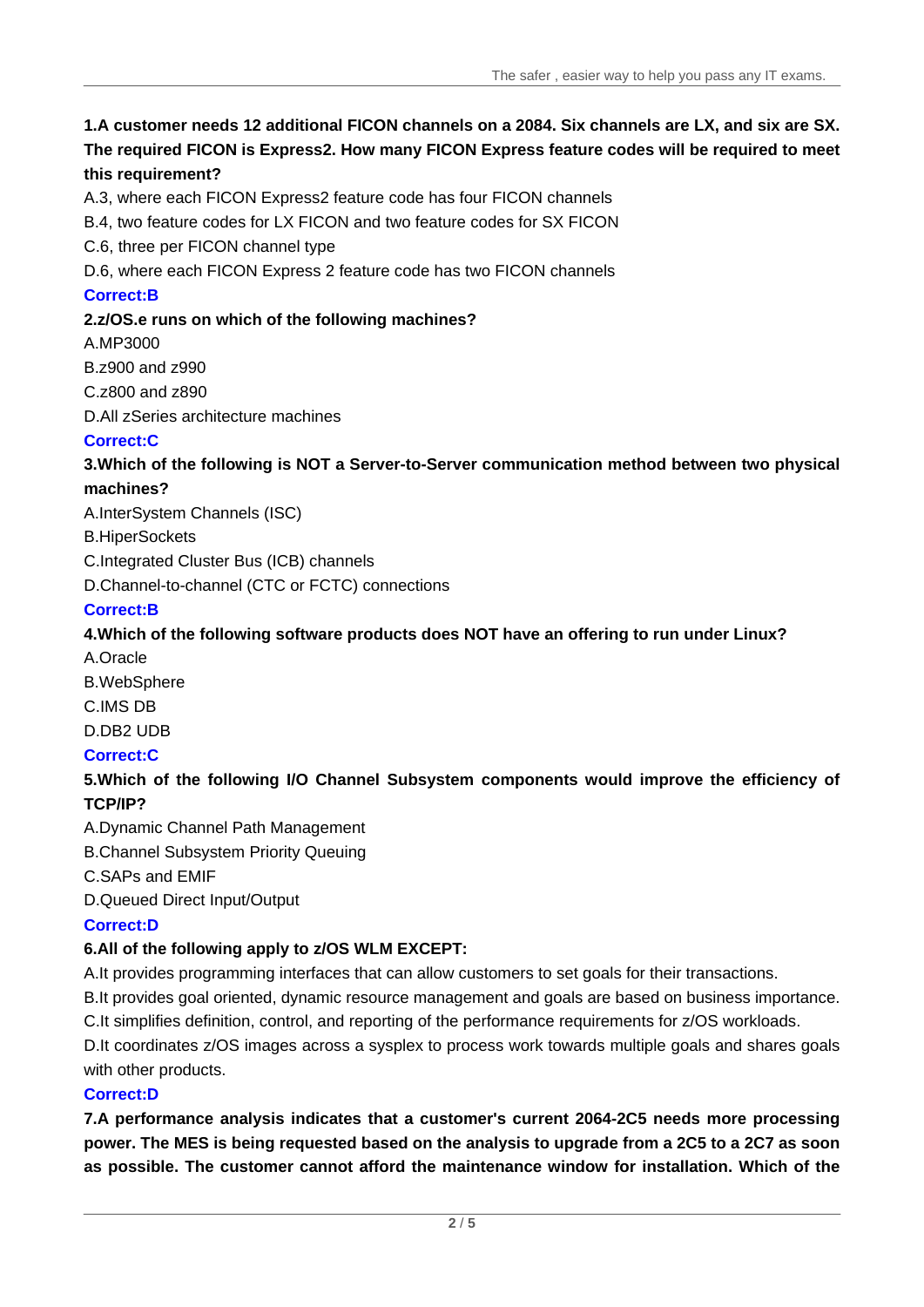#### **following is the preferred action?**

A.Ask the customer to schedule the installation when the machine can be stopped.

B.Tune the current machine to improve the performance as much as possible and delay the installation until the machine can be stopped.

C.Persuade the customer to schedule the installation window immediately.

D.Schedule the installation to be performed concurrently.

#### **Correct:D**

**8.An Internet Service Provider is considering using a z990 for deploying hundreds of Linux systems under z/VM. The zSeries platform would provide the MOST value for this customer in terms of:**

A.Processing speed.

- B.Response time.
- C.Systems management.

D.Memory size.

#### **Correct:C**

**9.Which of the following middleware is an important part of the IBM's on demand strategy for the zSeries platform?**

#### A.Debug tool

B.WebSphere Application Server (WAS)

C.Resource Management Facility (RMF)

D.SA/390

#### **Correct:B**

#### **10.Which of the following z800 models can be upgraded to a z890 model?**

- A.1C8
- B.0A2
- C.310 and the contract of the contract of the contract of the contract of the contract of the contract of the contract of the contract of the contract of the contract of the contract of the contract of the contract of the

D.100

#### **Correct:B**

#### **11.What is the maximum number of zAAP processors that can be installed on a 2084?**

- A.16
- B.12 and the contract of the contract of the contract of the contract of the contract of the contract of the contract of the contract of the contract of the contract of the contract of the contract of the contract of the c
- C.8 and the contract of the contract of the contract of the contract of the contract of the contract of the contract of the contract of the contract of the contract of the contract of the contract of the contract of the co
- D.0

#### **Correct:A**

#### **12.Which of the following workloads would NOT be a candidate for a z/OS.e partition?**

A.WebSphere for z/OS

B.PL/I Applications

C.SAP

D.Oracle

#### **Correct:B**

#### **13.What is considered to be a traditional mainframe workload?**

A.Servlets, JSPs

B.Linux workload

C.CPU intense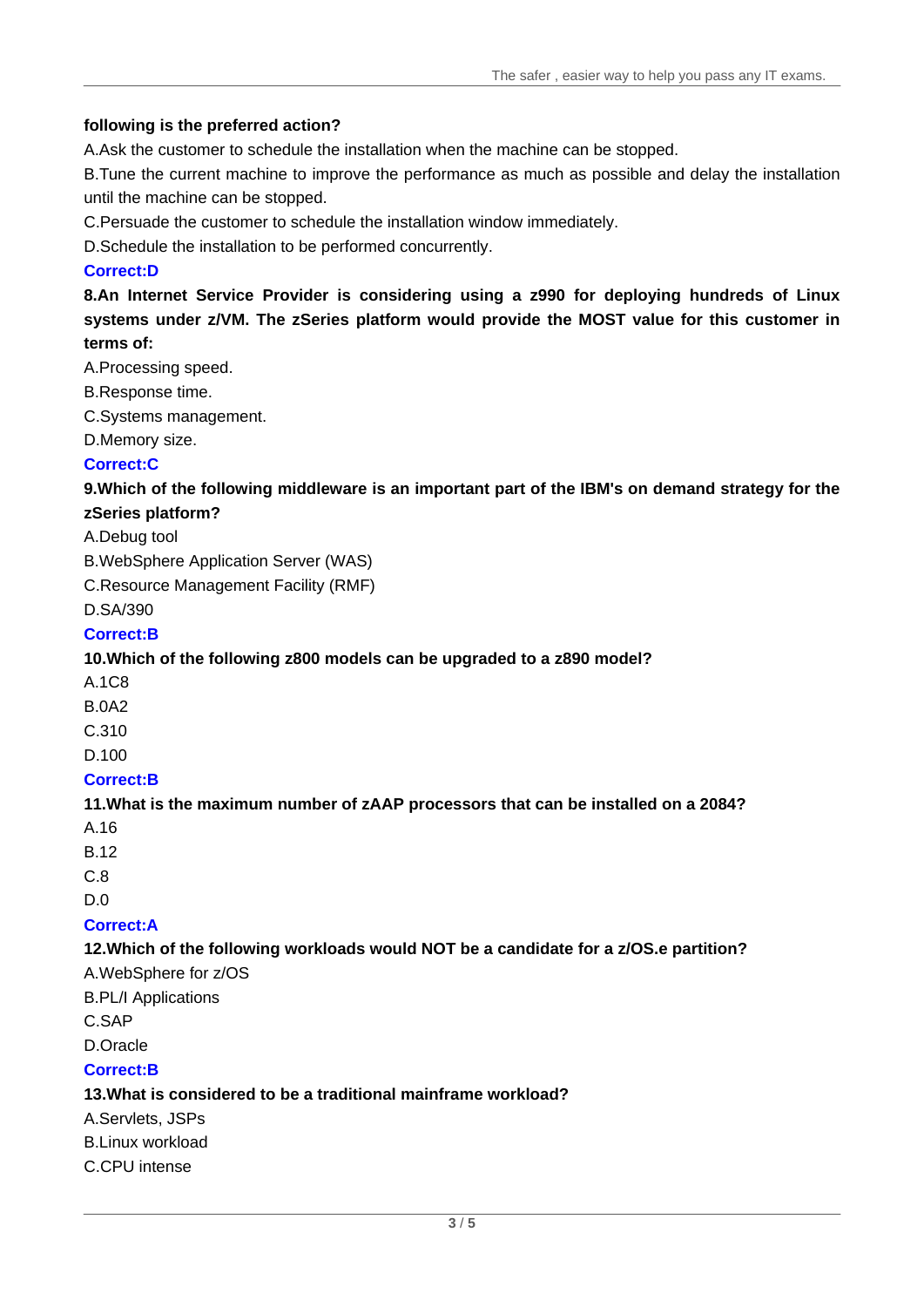#### D.Batch and OLTP

#### **Correct:D**

#### **14.The Hardware Configuration Manager (HCM) allows the:**

A.Operations staff to operate the system from a PC.

B.Operations staff to reconfigure zSeries channel attachments dynamically.

C.Systems programmer to define the zSeries I/O subsystem via a PC application.

D.Systems programmer to replace the Hardware Configuration Definition (HCD) function.

#### **Correct:C**

#### **15.Which of the following operating systems is supported on a z990?**

A.z/OS.e 1.6 B.z/VM 4.4 C.OS/390 2.8 D.z/OS 1.1

#### **Correct:B**

#### **16.Which of the following is true about IBM's Mainframe Charter?**

A.It highlights ways IBM intends to deliver ongoing value for customers using zSeries.

B.It helps customers accelerate their implementation of IBM's on demand business initiatives using the S/390.

C.It is primarily about products and services available for helping customers simplify their IT infrastructure. D.It is a way to implement Java technologies

#### **Correct:A**

#### **17.Which Crypto feature is required on a z990 to provide both the secure key and the accelerator function?**

A.Crypto Express 2 B.PCIXCC C.PCICA D.CPACF

#### **Correct:A**

#### **18.Which of the following statements applies to a CICS/DB2 workload?**

A.It usually runs during off peak time.

B.It is an online workload.

C.It is a batch workload.

D.It does not support data sharing.

#### **Correct:B**

#### **19.Which of the following is a new function on the z890 that is not available on the z800?**

A.An MCM with 5 processors

B.Capacity Backup

C.OSA-Express Integrated Console Controller

D.HiperSockets

#### **Correct:C**

#### **20.Parallel Sysplex clustering provides which of the following tactical benefits?**

A.It provides near continuous availability.

B.Applications can be isolated to improve performance.

C.FICON cabling can improve response times.